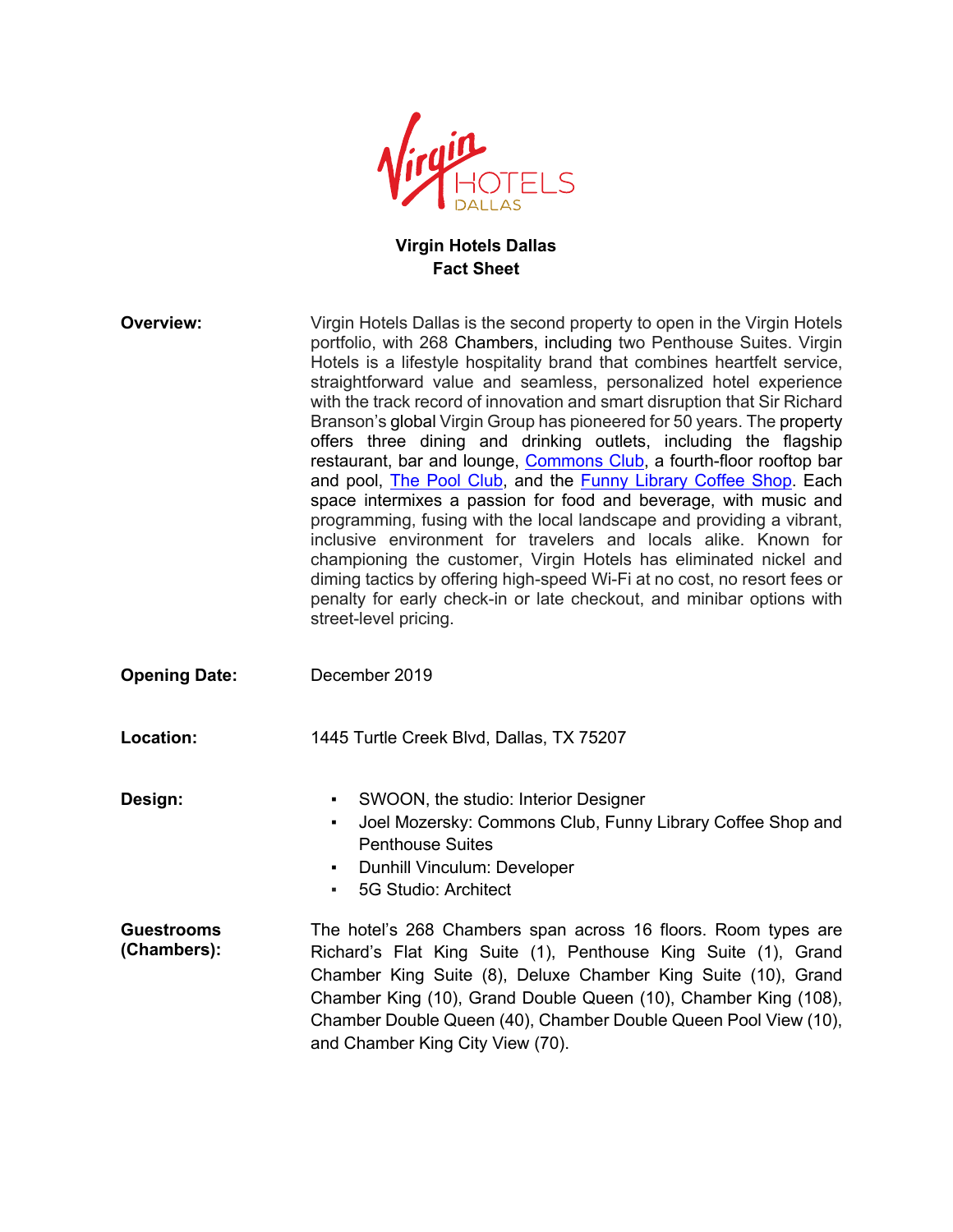Ranging from 323 to 1,395-square-feet, Chambers are bright and airy with warm textiles and Design District-sourced accessories and lighting. The **Dressing Room** includes a full vanity tucked between two white oak closet systems, sit-down makeup desk with mounted illuminated mirror, and an extra-large shower with a bench. A sliding wooden door (complete with peephole) separates it from **The Lounge**, which features Virgin's patented ergonomically designed bed with a channel-tufted headboard, a red SMEG® mini-fridge stocked with street-priced snacks, High Definition TV and a yoga mat. Other design touches include striped flannel wallcoverings, crisp white bedding trimmed in red piping, a plush curved sofa and sculptural brass fixtures. All Chambers feature custom lighting on sensors that automatically illuminate when guests move and ample outlets for smartphones and other electronic devices.

**Services/Amenities:** Guests are afforded access to amenities including, but not limited to:

- The Know: The brand's preferences and loyalty program is all about a 'membership without dues' experience. By simply signing up, guests are granted access to room upgrades, member rate discounts, special event and dining offers, and a complimentary daily cocktail hour aptly called the *Spirit Hour* in Commons Club all when booking directly with Virgin Hotels. The Know allows guests to personalize their stays with anything their heart's desire - from a perfectly stocked mini-fridge to just the right pillow.
	- Minibars stocked at street prices: Each hotel room has a fully stocked SMEG® retro mini fridge featuring drinks, healthy snacks and local noshes available for guests to enjoy at street value.
	- *One-of-a-kind beds:* All chambers have the brand's customdesigned and patented bed that features an ergonomically designed headboard and footboard.
	- *Pet friendly:* Pets stay for free with no size or breed restrictions. Virgin Hotels offers "Pet-Menities" including dog beds, food and water dishes and a Virgin Hotels bandana.
	- *Virgin Hotels App, Lucy*: Hotel guests can use the customized app called Lucy to, order room service, and customize their hotel experience as a whole. Ask for anything; extra pillows, laundry pick-ups, turndown service or valet; Lucy gives guests the ability to control lighting and temperature in the room as well as access Apple Music playlist or enjoy a workout powered by Fitbod; mobile key functionality and chamber selection are available for members of The Know.
	- Fitness Center: A 24/7 gym and fitness center with internetequipped Technogym cardio machines located on the fifth floor.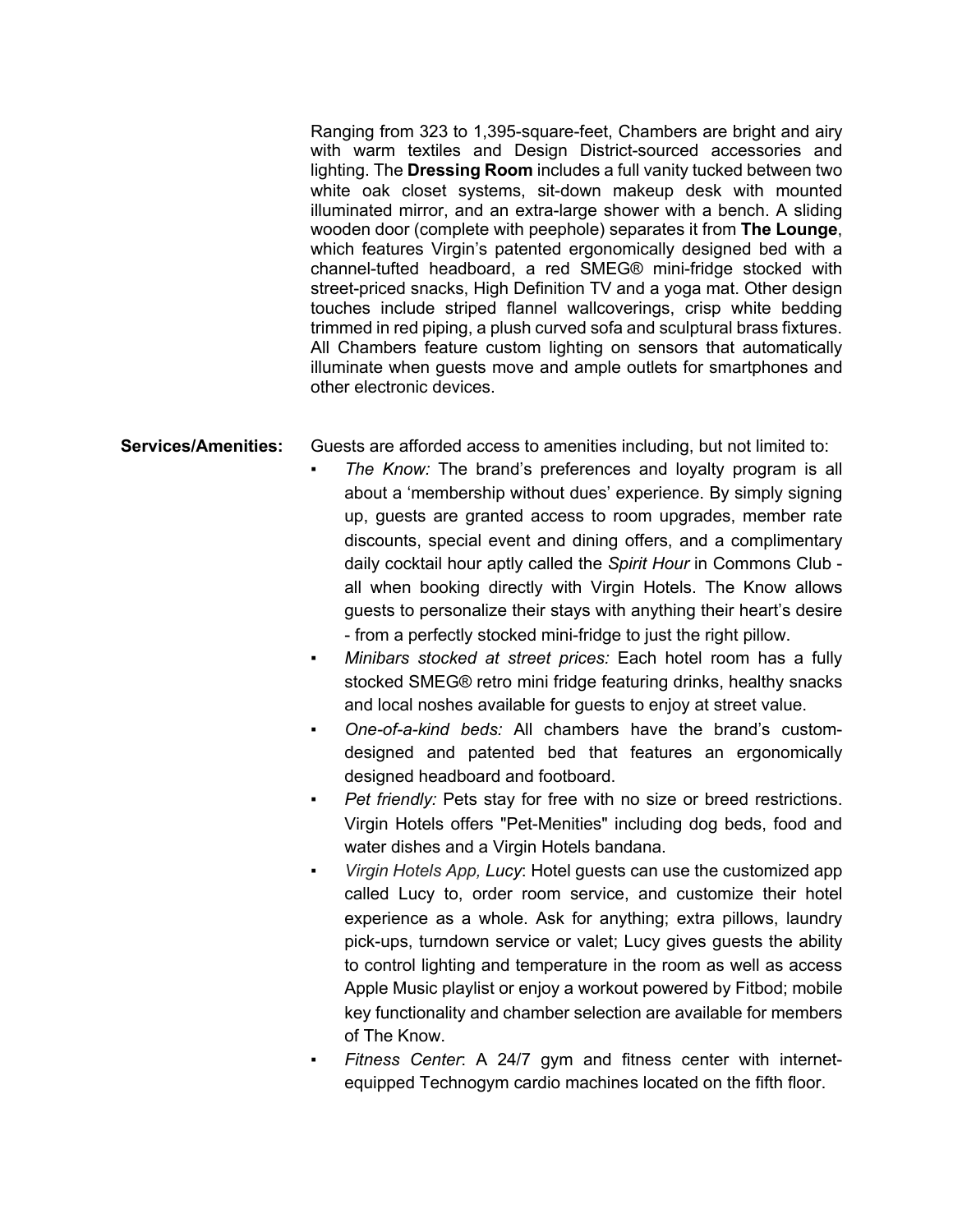**Dining:** The hotel offers guests three dining and drinking options including, the brand's flagship restaurant, bar and lounge, Commons Club, Funny Library Coffee Shop and The Pool Club.

> Nestled on the ground floor**, Commons Club** is designed to feel like a modern social club in a playful, sophisticated environment. The Kitchen in Commons Club features locally-sourced, seasonally-driven cuisine prepared with classic and modern French technique.

> Serving breakfast, lunch, dinner and brunch on weekends, the restaurant features an open kitchen with a community chef's table, a wrap-round dog-friendly patio, and an intimate dining area with dowel wood-paneled walls and cozy velvet booths that can be curtained off for a private dining experience.

> A highlight of Commons Club is **The Bar,** the oval brass and marble bar features a cocktail program rooted in classics and welcomes a mix of rotating DJ's and various entertainment. **The Shag Room,** a '70s-inspired space with large serpentine banquette and artfully paneled smoked mirrored walls, is ideal for cocktails or an intimate reception.

> To view hours of operation, menus, entertainment line-up, or book reservations, visit www.commonsclub.com/dallas or call 469-436- 7150. Follow Commons Club on Instagram @commonsclubdal.

> Located on the ground floor, **Funny Library Coffee Shop** pours coffee by **La Colombe** and offers a selection of teas by J'enwey Tea Company and house-made pastries & sandwhiches. The coffee shop is a communal workspace that houses an assortment of whimsical and funny books and games. Walnut wood-paneled walls and a coffered ceiling with brass inlays intermingle with checkerboard tables to create a playful environment to work or recharge.

> Hours of operation: Daily from 7 a.m. to 2 p.m. Follow Funny Library Coffee Shop on Instagram @funnylibrarycoffee.

> Set against a backdrop of scenic skyline views, **The Pool Club,**  the fourth-floor rooftop bar and pool combines multiple indoor and outdoor thoughtfully designed spaces ready for friends to lounge, play and splash. Locals and travelers can sip refreshing cocktails and enjoy a variety of shared dishes as local DJs keep the playground lively, spinning the latest tracks.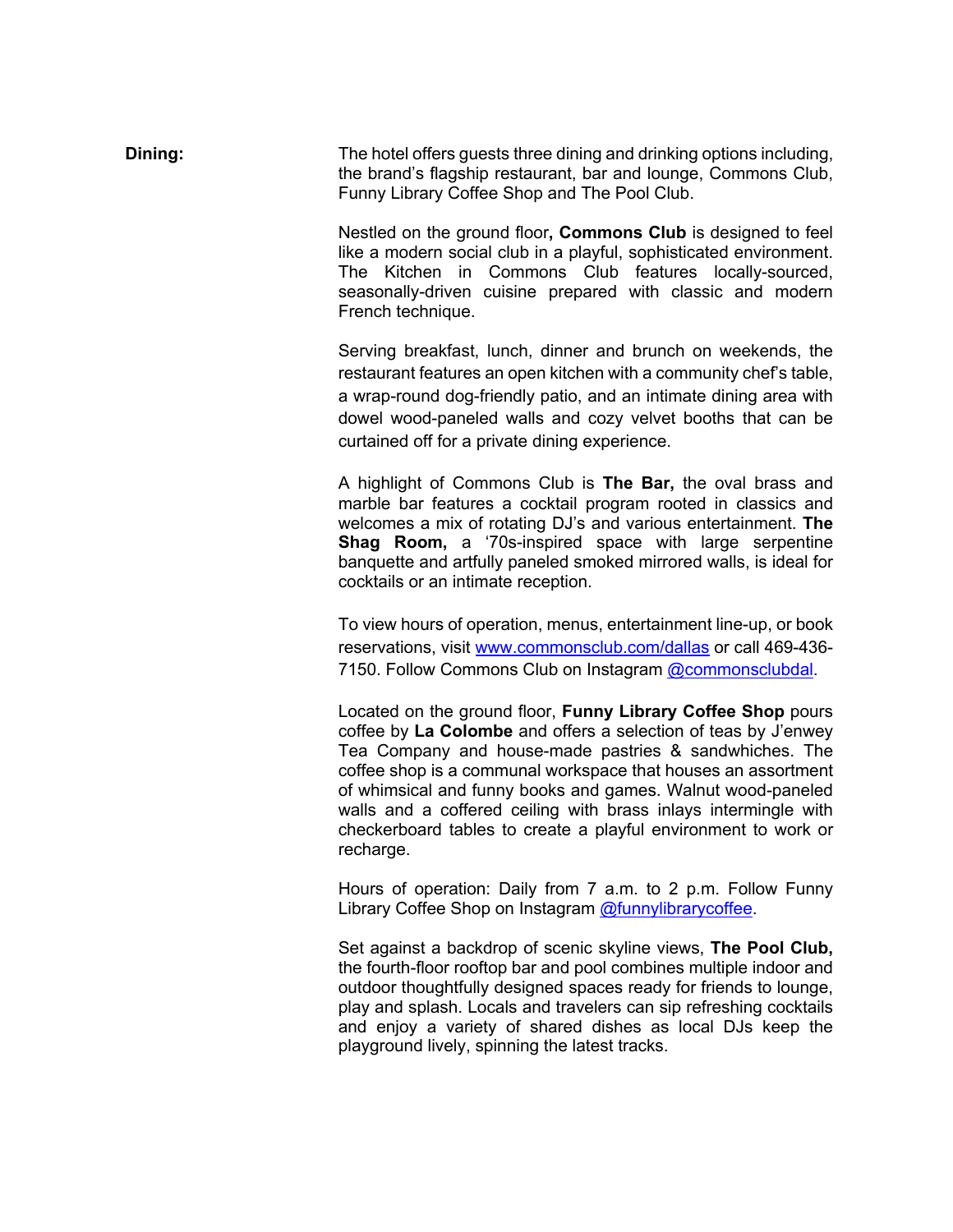The Pool Club bar, a glass-enclosed all-season hangout, features an impressive operable façade that can instantly open to become an outdoor experience in beautiful weather. The indoor rooftop bar conveys a moody vibe with a mix of marble furnishings, hits of luxe brass, terrazzo flooring, and a dramatic bar topped with black steel showcasing a glass vitrine laden with various plants.

The outdoor social setting, amidst greenery and trees with hanging Moroccan lanterns, is an easygoing atmosphere that includes a ping pong table that doubles as a communal table, tree swing, fire pit and red spin chairs. A secret garden covered in vines can be accessed through a custom-designed gate illustrating Texas clichés to find a hanging chair, hot tub and a pierced steel illuminating bar.

Loungers and daybeds at the adjacent pool are complimentary for hotel guests and available to non-hotel guests with the purchase of a pool day pass, cabana rental or ticketed event. Sunbather's looking to elevate their sun-soaking affair while enjoying a little poolside privacy can rent a plush pool-front cabana fully stocked with a TV, towels and mini-fridge with an assortment of refreshments.

For the ultimate always-cool vibes with incredible city view, The Pool Club is a go-to spot to hang out and bask in the sun, watch the sunset and listen to chilled beats at night. For hours of operation and upcoming events, visit www.vhpoolclub.com/dallas. Follow The Pool Club on Instagram at  $@$  poolclubdal.

Virgin Hotels Dallas offers over 15,500-square-feet of versatile indoor and outdoor event space, many with stunning skyline views. The hotel's dynamic event spaces include Giant, a ballroom with a pre-function area offering stunning views of The Pool Club.

- **Giant** | 3,735 Square Feet Named after the 1956 film "Giant," filmed near Marfa, Texas, this ballroom can be divided into three separate spaces.
- **Giant Pre-function** | 3,072 Square Feet Flanked by The Pool Club and Giant ballroom is the Giant Pre-Function space with tone-on-tone terrazzo floors, slatted wood walls and floor-to-ceiling windows.
- **Rushmore** | 517 Square Feet Named after the 1998 film "Rushmore," shot in Houston, Texas, this intimate private meeting space offers a sliding wood wall and custom-designed carpet illustrating Texas clichés. Floor-to-ceiling windows and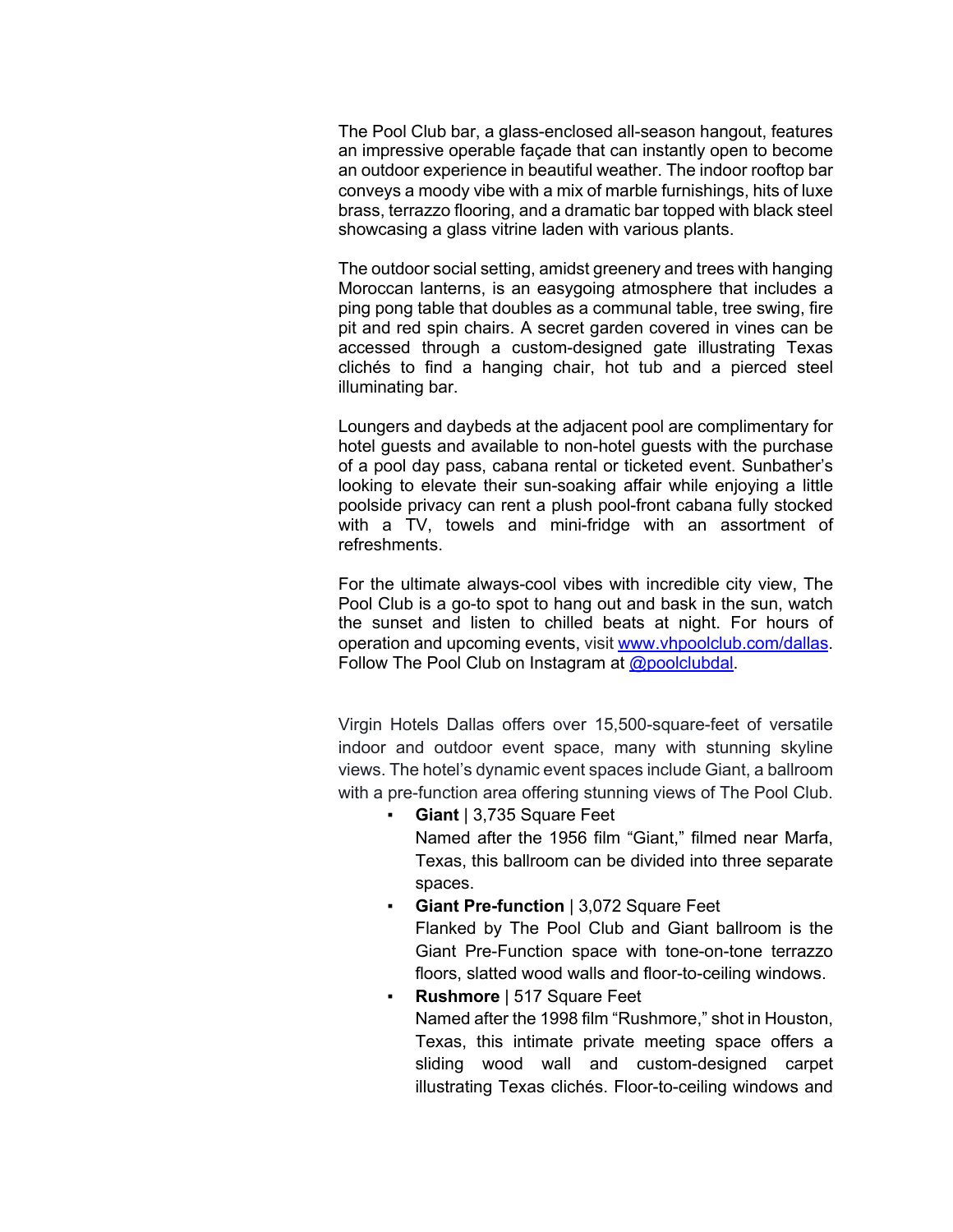**Meeting & Event Space:** lush outdoor landscape elevate the skyline view.

▪ **The Manor** | 2,051 Square Feet

This unique space features a curved wall of windows with a wrap-around outdoor terrace. Hand-painted gold wallcoverings, white lantern light fixtures and a slatted wood ceiling create a dramatic, sexy, organic vibe. Named after Richard Branson's recording studio, this space can be conjoined with The Pool Club bar.

- **Shag Room** | 345 Square Feet A mirror walled '70s-inspired lounge located in the middle of Commons Club ideal for a group cocktail experience or intimate reception.
- **The Pool Club** | 5,834 Square Feet

A lush, magical rooftop space located on the fourth floor with a stunning pool overlooking the Dallas skyline where guests can relax in a social setting amidst greenery and trees with hanging Moroccan lanterns. A **Secret Garden** covered in vines can be accessed through a custom-designed gate illustrating Texas clichés to find a hanging chair, hot tub and a pierced steel illuminating bar. Adjacent to the outdoor space is The Pool Club bar, which features glass walls that slide open in beautiful weather.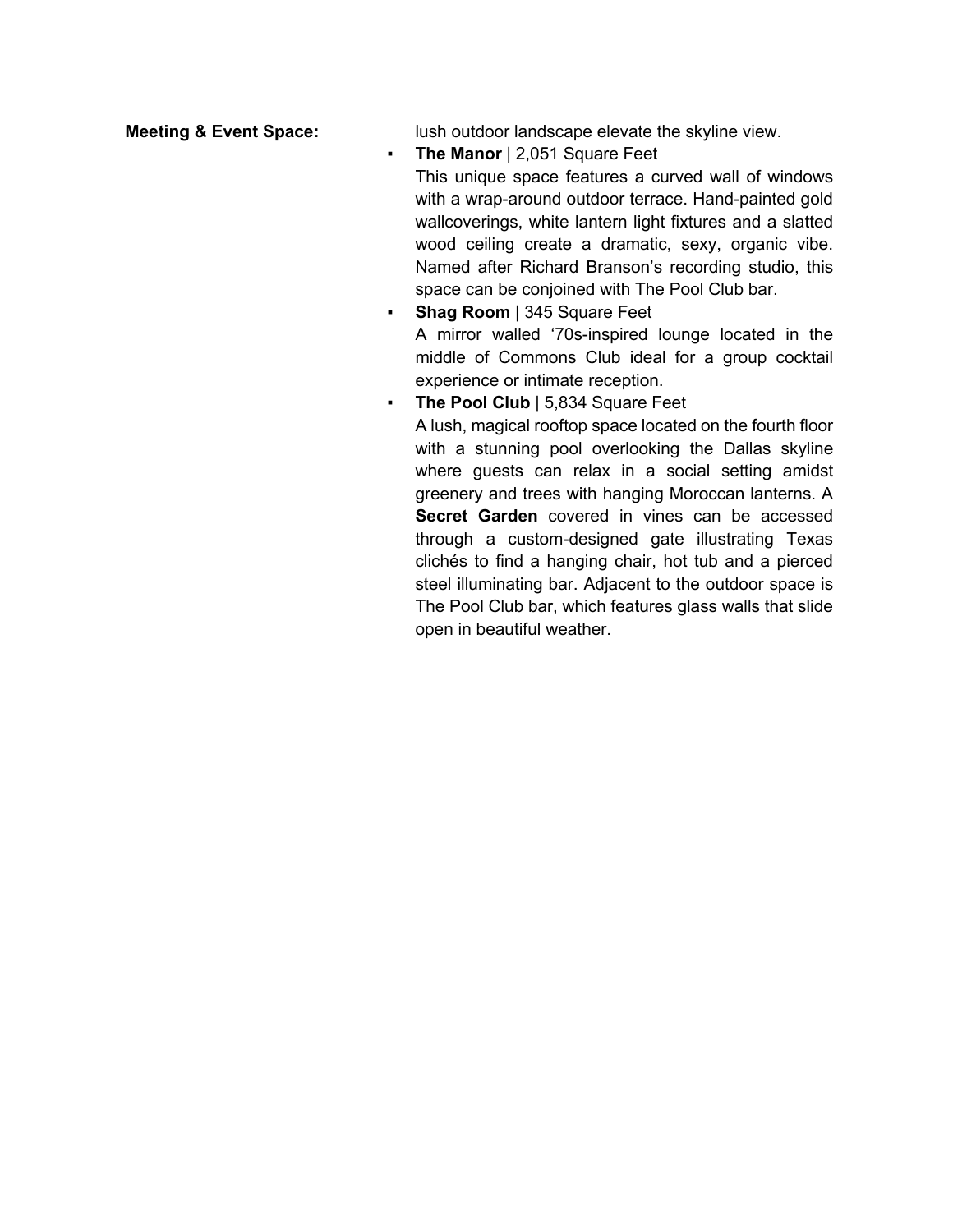| <b>Art Collection:</b> | Virgin Hotels Dallas offers a cultivated multi-million-dollar original<br>art collection curated in close collaboration between mixed-media<br>artist and co-curator Lesli Marshall, owner of Articulation Art, and<br><b>Dunhill Partners.</b>                                                                                                                                                                                                                                         |
|------------------------|-----------------------------------------------------------------------------------------------------------------------------------------------------------------------------------------------------------------------------------------------------------------------------------------------------------------------------------------------------------------------------------------------------------------------------------------------------------------------------------------|
|                        | Commissioned pieces from emerging artists with Dallas ties are<br>proudly displayed alongside internationally acclaimed pieces from<br>a private collection. Designed to attract, entertain and educate,<br>guests can enjoy a mix of unique and site-specific sculptures,<br>murals, mixed media and found objects. The hotel's impressive art<br>collection includes 890 pieces that can be seen throughout various<br>areas of the hotel, including the Chambers (rooms) and suites. |
|                        | Highlights from the collection include a massive moon ship<br>sculpture at the hotel's entrance by Dallas-based Studio217,<br>Michael Reeder's mixed media work in the Rushmore meeting<br>and event space, and inside Funny Library Coffee Shop, Sergio<br>Garcia's tongue-in-cheek sculpture of Richard Branson's hands<br>with a Rubik's cube, and a playful custom mural by Jeremy<br><b>Biggers</b> that blends British and Texan culture into a comic book<br>cover.              |
|                        | Featured artists from Hutchinson's private collection include an<br>untitled painting by Peter Schoolwerth in the Junction (lobby);<br>Material Girl, a mixed media by Nelson De Na Nuez in Commons<br>Club; Hot People, an oil, acrylic, charcoal and archival digital print<br>on linen by David Salle in the hallway adjacent to the Giant pre-<br>function area and The Pool Club; and Piñata of Earthly Delights, a<br>mixed media by Roberto Benavidez inside The Pool Club bar.  |
|                        | Another noteworthy piece in the hotel's collection is the large-scale<br>landmark mural on the façade created by hyperrealist artist Drew<br><b>Merritt</b> that playfully embraces the Virgin Group ethos.                                                                                                                                                                                                                                                                             |
| <b>Reservations:</b>   | To book reservations, visit virginhotels.com/dallas or call 469-<br>359-7003.                                                                                                                                                                                                                                                                                                                                                                                                           |
| <b>Social Media:</b>   | Facebook: https://www.facebook.com/VirginHotelsDAL/<br>Instagram: @virginhotelsdal<br>Twitter: @virginhotelsdal<br>YouTube: Virgin Hotels<br>LinkedIn: Virgin Hotels                                                                                                                                                                                                                                                                                                                    |
|                        | Commons Club Instagram: @commonsclubdal<br>The Pool Club Instagram: @poolclubdal<br>Funny Library Coffee Shop Instagram: @funnylibrarycoffee                                                                                                                                                                                                                                                                                                                                            |